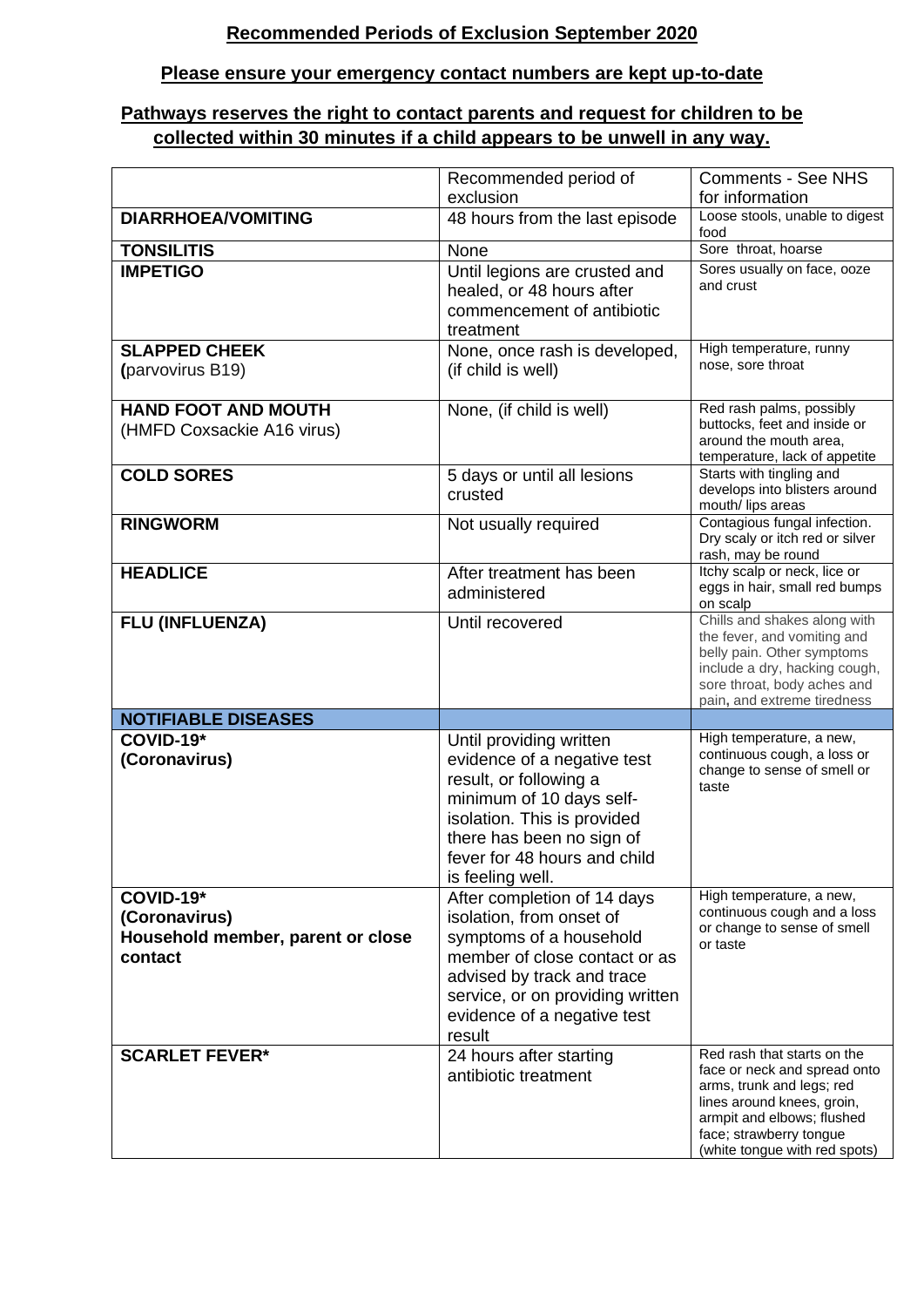| <b>MUMPS*</b>                                                                                             | 5 days after onset of swelling                                                                                       | Headache, aches, loss of<br>appetite, tiredness, earache,<br>jawline swelling                                                                                                                                                                                                                                                     |
|-----------------------------------------------------------------------------------------------------------|----------------------------------------------------------------------------------------------------------------------|-----------------------------------------------------------------------------------------------------------------------------------------------------------------------------------------------------------------------------------------------------------------------------------------------------------------------------------|
| <b>MEASLES*</b>                                                                                           | 5 days from onset of rash                                                                                            | Cough, fever, sneeze, red<br>eyes, rashes                                                                                                                                                                                                                                                                                         |
| <b>RUBELLA*</b>                                                                                           | 5 days from onset of rash                                                                                            | Rash that appears on the<br>face, spreads downward to<br>the rest of the body, mild<br>fever or malaise<br>headache, enlarged neck<br>lymph nodes, eye redness,<br>runny nose<br>joint pain                                                                                                                                       |
| <b>WHOOPING COUGH*</b>                                                                                    | 5 days from commencing<br>antibiotic treatment, or<br>21<br>days from onset of illness if no<br>antibiotic treatment | Bouts usually last a few<br>minutes at a time and tend to<br>be more common at night.<br>Coughing usually brings up<br>thick mucus and may be<br>followed by vomiting.<br>Between coughs, you or your<br>child may gasp for breath -<br>this may cause a "whoop"<br>sound, although not everyone<br>has this                      |
| <b>CHICKENPOX*</b><br>(Varicella Zoster Virus)                                                            | Usually five to seven days<br>from the onset of rash or until<br>all<br>vesicles have crusted<br>over                | Highly contagious disease<br>results in a characteristic skin<br>rash that forms small, itchy<br>blisters, which eventually<br>scab over. Usually starts on<br>the chest, back, and face. It<br>then spreads to the rest of<br>the body. Other symptoms<br>may include fever, tiredness,<br>and headaches                         |
| <b>SHINGLES*</b>                                                                                          | Usually five to seven days<br>from the onset of rash or until<br>all<br>vesicles have crusted<br>over                | Red sores, itchy rash, dull<br>burning pain, fever and chills                                                                                                                                                                                                                                                                     |
| <b>HEPATITIS A*</b>                                                                                       | Exclude until seven days after<br>onset of jaundice (or seven<br>days after symptom onset if no<br>jaundice)         | Include mild fever, gastro-<br>intestinal upset,<br>nausea/vomiting, diarrhoea<br>and abdominal pain,<br>tiredness, temperature<br>Jaundice may also occur                                                                                                                                                                        |
| <b>HEPATITIS B* C* HIV</b>                                                                                | None                                                                                                                 | May include dark urine or<br>pale bowel movements<br>Fatigue and weakness<br>Fever<br>Loss of appetite, nausea, and<br>vomiting<br>Jaundice (yellow skin or<br>eyes), itchy skin, or skin rash<br>Joint pain and body aches<br>Pain in the right upper side of<br>the abdomen                                                     |
| <b>MENINGOCOCCAL</b><br><b>MENINGITIS/BACTERIAL/</b><br><b>SEPTICAEMIA*</b><br><b>MENINGITIS - VIRAL*</b> | Until recovered<br>None                                                                                              | High temperature, severe<br>headache, vomiting, stiff<br>neck, aversion to light,<br>drowsiness, commonly<br>known symptom of meningitis<br>distinctive rash, although<br>this does not affect everyone<br>and may not be visible when<br>the other symptoms develop.<br>If a rash develops, it is<br>important to use a glass to |